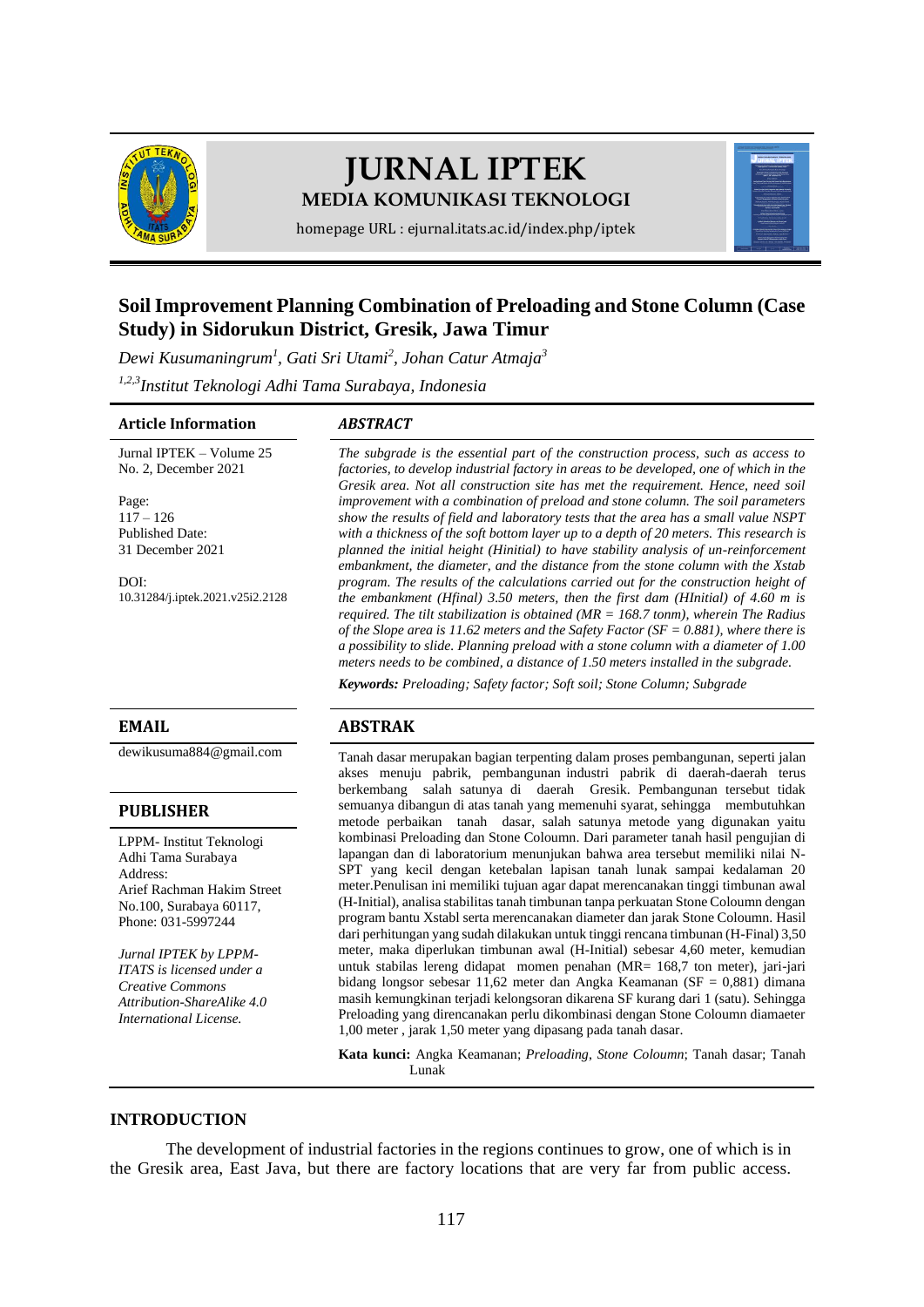Appropriate access is necessary to be provided. The access will be built on a subgrade in the form of soft soil, which greatly affects the various stages of planning, implementation, and maintenance.  $[1]$ 

Soft soils generally have high water content and plasticity and low soil bearing capacity. Stockpiling on clay soil for road construction can fail because the clay's carrying capacity cannot accept the load from the embankment material [2]. Such a soil condition is a soil condition that is less stable to subsidence and landslides. If it is used as a subgrade, it is necessary to carry out soil improvement work. Soft soil improvement has various methods, one of the standard methods used to improve soft clay soil is preloading with the embankment load in the form of sand, gravel, or a mixture of both [3]. By being loaded with embankment before being used as subgrade, the soft soil will experience consolidation which will increase the carrying capacity. [4]

However, in terms of consolidation time, this technique is less effective. This can be used with a vertical drain to consolidate the soil according to the specified time. Bridge, rail, and road embankments, as well as fluid storage containers where settlement is higher, the stone column approach is more credible than pile in terms of low cast and time of construction as a substructure. The ground constructed with stone columns would have a high bearing capacity, low settlement downs, and free drainage. Loose sands and soft clays are ideal for this approach. [5]

In order to analyze slope stability, XSTABLE program was used to get the safety number, holding moment and radius of the landslide field. [6] To avoid sliding that occurs due to embankment work on the subgrade with low bearing capacity, reinforcement is carried out on the subgrade, namely by installing Stone Column [7]. So it is necessary to plan for soil improvement with a combination of preloading and stone coulomb in the Sidorukun district.

### **LITERATURE REVIEW**

#### *Preloading*

In general, preloading or initial loading is a method of soil improvement with a soil compression process to provide vertical pressure before the planned permanent loading of the construction. Preloading uses embankment, the embankment load is designed with a certain height to match the amount of consolidation settlement to be achieved and the expected elevation height. The embankment height is generally  $3 - 8$  meters, with the settlement generally ranging from  $0.3 -$ 2.0 meters [8]



#### *Preloading Planning*

The preloading planning steps before the implementation stage are as follows :

- 1. Determine q value
- 2. Determine height of embankment as planned
- 3. *Settlement* calculation

For Normally Consolidated Soil (NC Soil) :

$$
Sci = \left(\frac{cci}{1+ei} \log \frac{P'o_i + \Delta pi}{Proi}\right) Hi. \tag{1}
$$

For over-consolidated soil:

If  $(P'oi + \Delta pi) \leq P'ci$ , so consolidation value is:

$$
Sci = \left(\frac{cci}{1+ei} \log \frac{P'oi + \Delta pi}{Proi}\right) Hi
$$
 (2)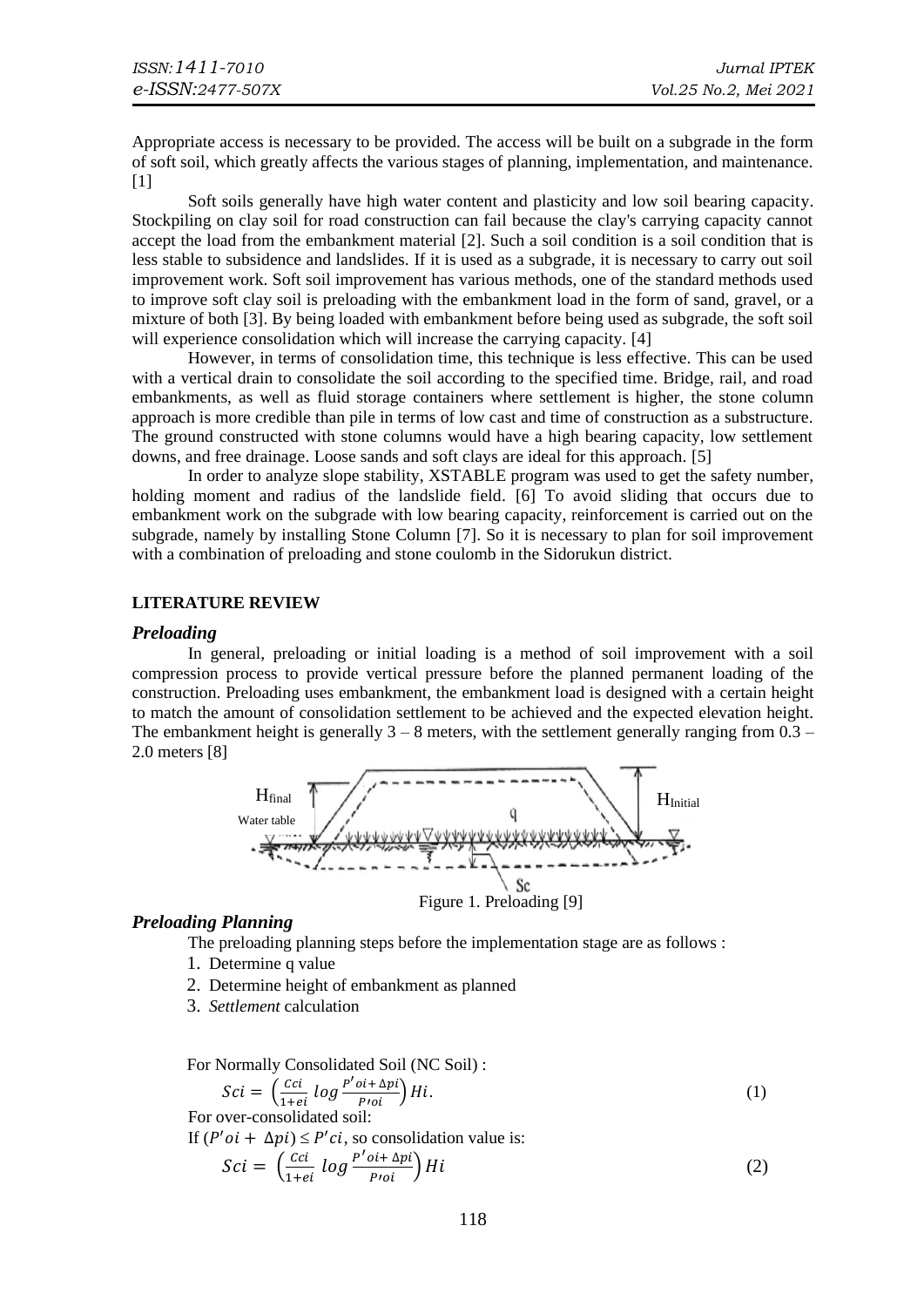H. Pavement



Figure 2. Base Soil Total Load

- a. As the result of embankment load Determined load of embankment (q)  $\Delta pi = 2 \times I \times q$  embankment
- b. As the result of pavement load  $\Delta pi = \frac{\Delta P}{a}$  $\frac{d}{q}$  × q pavement
- 4. Calculation of Initial Height and Final Height

The initial embankment height prior to implementation is not the same as the embankment height that will be determined in the design. To determine the design embankment height, what must be considered is the amount of compression that occurs in the original soil. To find the initial embankment height, use the following equation:

$$
q = (H_{(initial)} - S_c) \gamma_{embankment} + S_c \times \gamma'_{timb}
$$
(8)  $q = (H_{(initial)} \times \gamma_{embankment}) - (S_c \times \gamma_{embankment}) + (S_c \times \gamma'_{embankment})$ (9)  
\n
$$
H_{(initial)} = \frac{(q + (S_c \times \gamma_{timb}) + (S_c \times \gamma'_{timb}))}{\gamma_{embankment}}
$$
(10)  
\n
$$
H_{final} = H_{(initial)} - S_c
$$
(11)  
\nIf  $\gamma_{sat} = \gamma_{embankment}$ , So:  
\n $q = H_{(initial)} \cdot \gamma_{embankment} - S_c \cdot \gamma_w$   
\nand  
\n
$$
H_{(initial)} = \frac{q + S_c \cdot \gamma_w}{\gamma_{tot}} \qquad (12)
$$

and

$$
H_{(initial)} = \frac{q + S_C \cdot \gamma_w}{\gamma_{timb}} \tag{11}
$$

As for the final H calculation scheme, it can be seen in the image below.

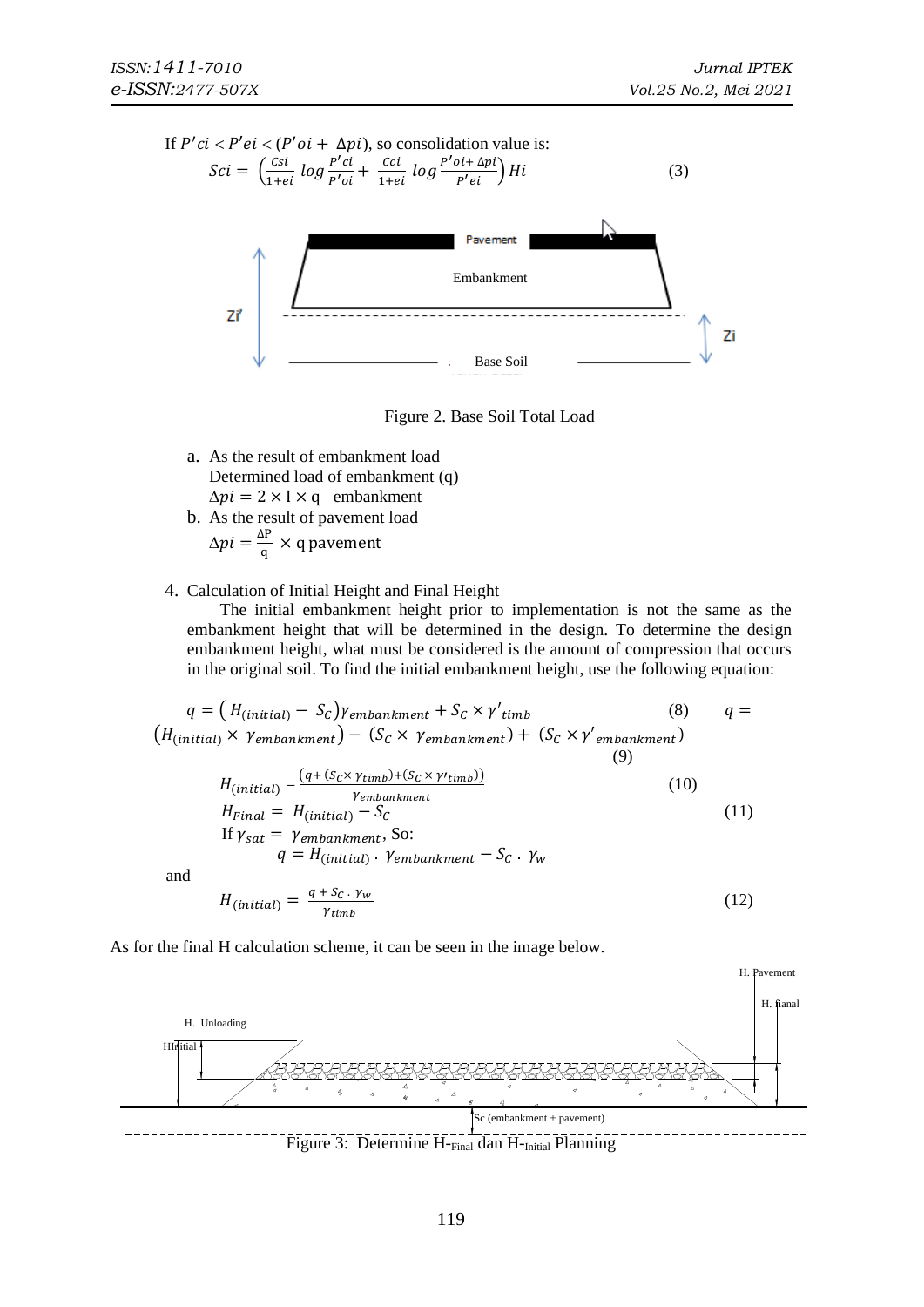#### **Embankment Slope Stability Analysis**

Analyzing the stability of embankment slopes according to [10] was carried out by examining the safety factor of the planned embankment slopes, by comparing the shear stresses formed along the surface of the most critical crack plane with the shear strength of the soil. The safety factor can be defined as follows:

 $Fs = \frac{tf}{sd}$  $\tau d$ (13)

According to [11] also added, the strength of the soil that resists landslides consists of two main components, namely cohesion and soil shear angle, the equation is as follows:

 $\tau f = c + \sigma \tan \phi$  (14)

Thus, the following equation can be formed:  $\tau d = C d + \sigma \tan \phi d$  (15)

$$
\tau d = C d + \sigma \tan \varphi d
$$

### *Embankment Slope Stability Analysis Using XSTABL*

XSTABL program is a computer program written in FORTAN IV language, for solving general slope stability cases with two-dimensional balance methods. The calculation of the slope safety factor was carried out using the wedge method (adapted from the Modified Bishop Method) with a circular cylindrical slide plane. The specialty of XSTABL is that ten critical landslide areas can be determined from the input of hundreds of trials with a random number of landslide fields.

#### *Stone Column*

Stone column installation is one method of soil improvement. The primary function of the stone column installation is to increase the power A so that the soft soil can accept a greater load and the settlement that occurs will be reduced. In addition to increasing the bearing capacity of the soil, there are several other advantages according to [12] such as:

- 1. Decrease soil total settlement.
- 2. Shorten consolidation time
- 3. Decrease potential of *liquefaction*

In planning stone columns there are many things to consider, including:

- 1. The diameter of the stone column and the concept of unit cell, the diameter of the stone column (D) affects the replacement ratio area (as), depending on the soil being repaired, the magnitude of the surcharge load. The stone column installation pattern affects the shape of the unit cell cross-section. The stone column installation pattern is divided into 2 patterns, namely the equilateral triangle pattern and the square pattern. De  $= 1.05$  s for the triangle pattern and  $De = 1.13$  s
- 2. The length and distance of the stone column, which affects:
	- a. Amount of replacement ratio
- b. Decreasing tension and settlement in the stone column dan surrounding soil
- 3. The method of stone column placement as follow:
	- a. Vibro-Replacement (wet installation method)
	- Favorable for soft soil which have high water content and low stability
	- b. Vibro-Displacement (dry installation method)
- 4. Area replacement ratio  $(a_s)$ , area is the ratio of the cross-sectional area of the stone column to the area of soft soil around it. Comparison as follows:
- 5. Tension concentration will cause:
	- a. Inclining of shear tension in Stone Column
	- b. Decreasing of settlement in soft soil surrounds the stone column.

Stress concentration factor (n):

$$
n = \frac{\sigma s}{\sigma c} \tag{16}
$$

Value of n ranging at 4 s/d 5  $\sigma s = n \sigma / [1 + (n-1) \cdot a_s] = \mu s \cdot \sigma$  (17)

$$
\sigma c = \sigma / [1 + (n-1) \cdot a_s] = \mu c \cdot \sigma \tag{18}
$$

6. Control the bearing capacity of single stone column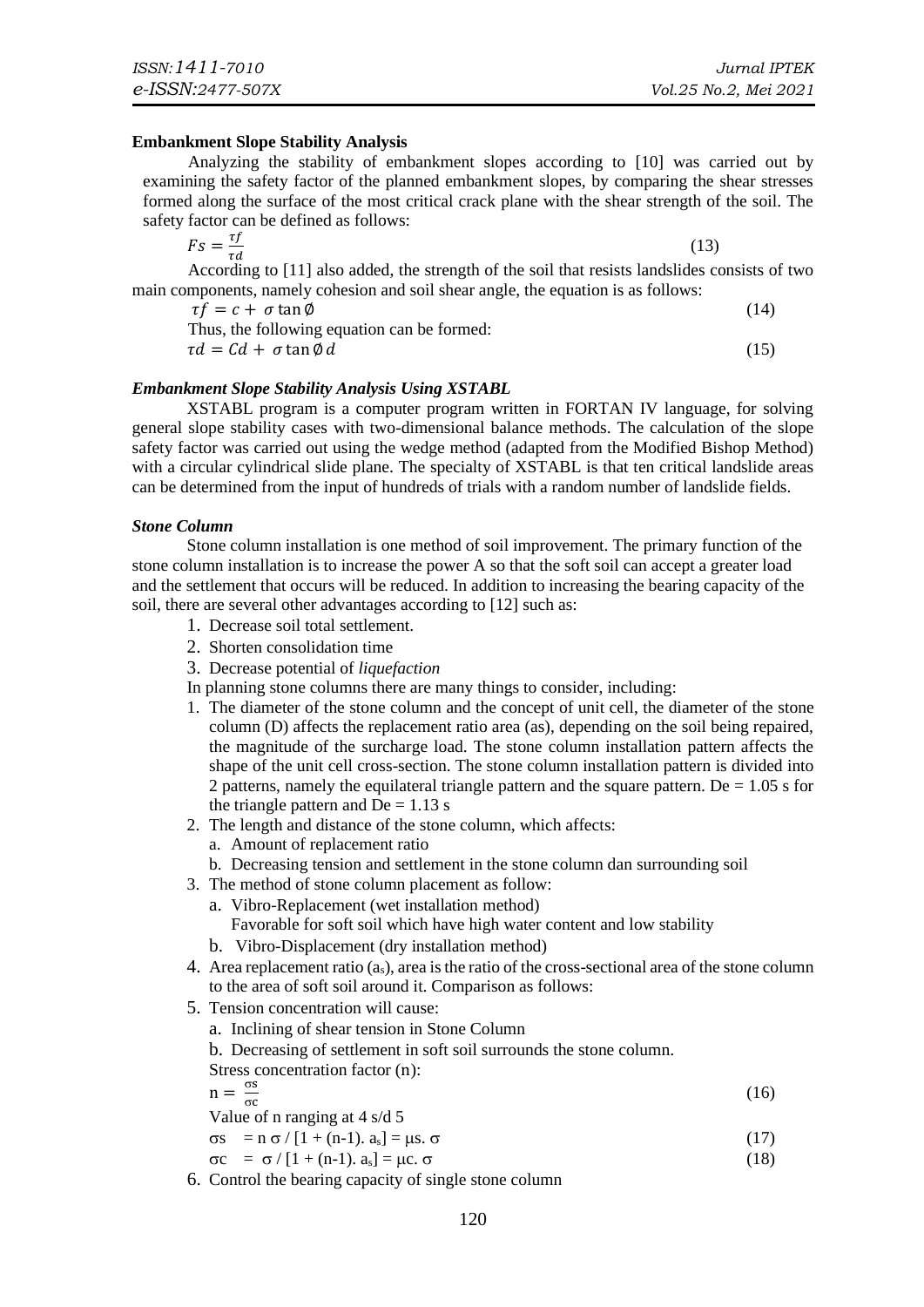$$
\sigma_3 = \sigma_{R0} + c \left\{ 1 + [\text{Ln} (\text{Ec} / (2c (1 + v)))] \right\}
$$
 (19)

a. Ultimate vertical tension  $(\sigma_1)$  *stone column* capacity :

$$
Kp = \sigma_1 / \sigma_3 = (1 + \sin \phi_s) / (1 - \sin \phi_s)
$$
 (20)

$$
\sigma_1 = q_{ult} = \left[ \sigma_{RO} + c \left( 1 + Ln \frac{Ec}{2c (1 + v)} \right) \right] \left[ \frac{1 + \sin \phi_s}{1 - \sin \phi_s} \right]
$$
(21)

$$
q_{ult} = 1/2 \gamma_c B N_{\gamma} + c N_c + D_f . \gamma_c . N_q
$$
\n
$$
7. Carrying capacity of stone columns group
$$
\n(22)

a. Horizontal passive tension

$$
\sigma_3 = 1/2 \sigma_v Kp + 2c \sqrt{Kp}
$$
 (23)

$$
qult = \sigma 3 K p_{kom} + + 2C_{avg} \sqrt{K p_{kom}}
$$
\n
$$
K P_{(kom)} = \tan \alpha^2 (45^0 + \frac{\phi_{avg}}{2})
$$
\n(25)

- 8. Push-Over Moment  $(M_{ov})$  $M_{ov}=\frac{M_R}{SE}$ SF (26)
- 9. Determine additional moment  $\Delta M_R = S \times [(M_{ov} \times SF_{REN}) - M_R]$  $(27)$ 10. Total force to stone column  $(\Sigma P)$

$$
\Sigma P = \frac{\Delta M_R}{R}
$$
 (28)

11. Calculation of the required number of stone columns, then all data is entered in a table to be checked for the ability of the stone column in order to make the use of the stone column economical.

# **METHOD**

In planning for soil improvement, the data collection used is secondary data carried out by CV. Testana Engineering Inc [13] in the Sidorukun district, Gresik, East Java as shown in the Figure 4. Determine the soil parameters to be used by using statistical methods from the results of soil investigations carried out in the field and in the laboratory. Field investigations are in the form of boring tests and N-SPT data. Laboratory investigations to obtain soil parameters include liquid limit, plastic limit, moisture content, volume weight, void ratio, cohesion, shear angle, consolidation coefficient, and others. To find out the results of the calculations from this research, the data that has been obtained is processed by carrying out the stages that will be discussed in subsequent chapters. In this case, the results of data analysis can be concluded.



Figure 4. Site location captured by Google Earth (2019)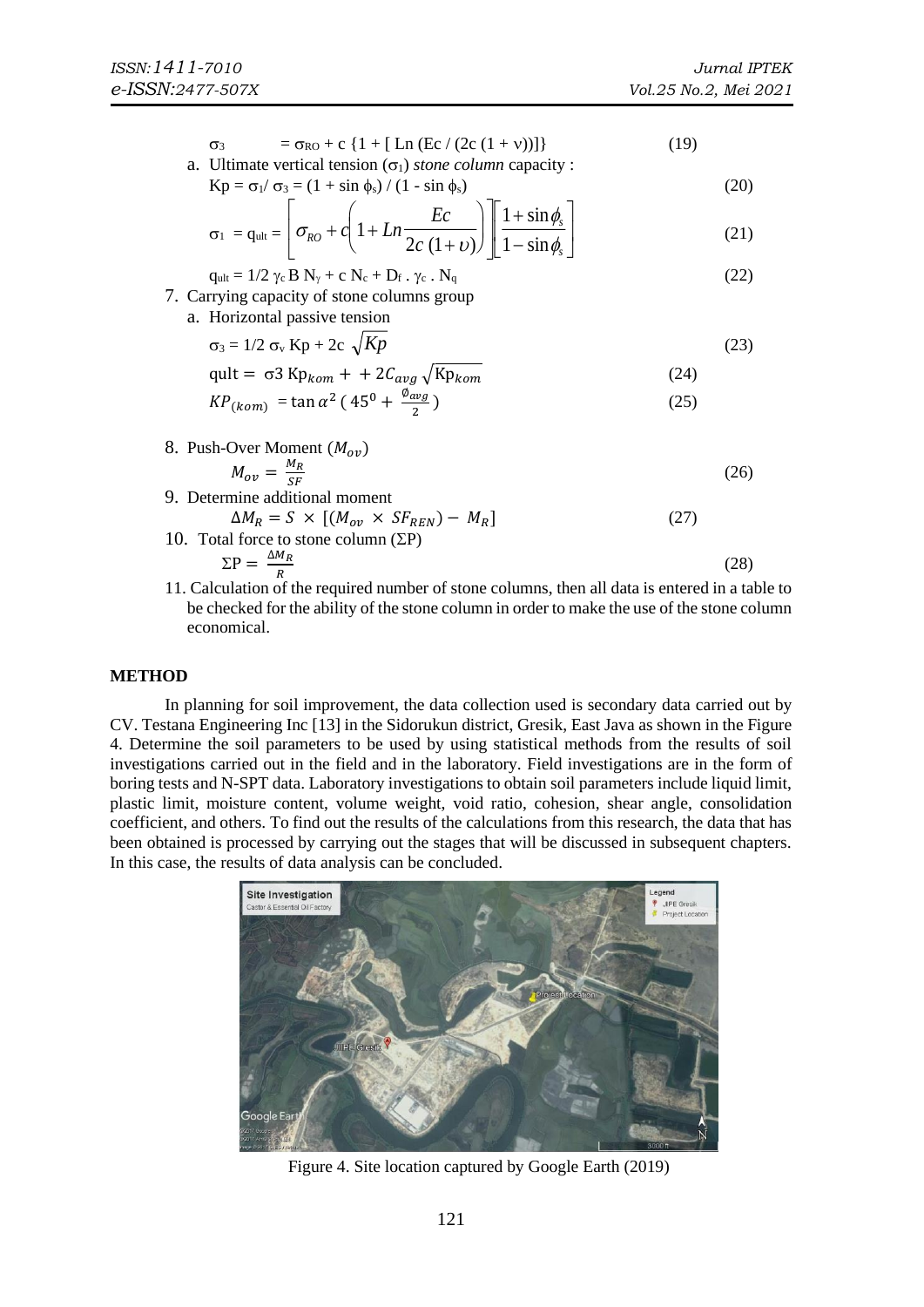

Figure 4. Workflow diagram

# **RESULT AND DISCUSSION**

# *Data I Description*

Table design in the text Table 1 Relationship between H-Initial, H-unloading, H-Final and Settlement for the consolidated soil layer to a depth of 20 meters.

| No.            | Weight q            | <b>Settlement</b> | <b>H</b> -Initial | $\Delta q$     | H-Unloading | <b>Thick of</b> | <b>Settlement</b> | <b>H-Final</b> | <b>Total</b> |
|----------------|---------------------|-------------------|-------------------|----------------|-------------|-----------------|-------------------|----------------|--------------|
|                | (t/m <sup>2</sup> ) | Cause by          | (m)               | H-Unloading    | traffic     | pavement        | Cause by          | (m)            | settlement   |
|                |                     | embankment        |                   | <b>traffic</b> | (m)         | (m)             | pa ve me nt       |                | (m)          |
|                |                     | (m)               |                   | $(t/m^2)$      |             |                 | (m)               |                |              |
|                | Desain              | Calculation       | $((2+3)/2.2)$     | Grafik         | Calculation | Desain          | Calculation       | $(4-3-8-6+7)$  | $(3+8)$      |
| (1)            | (2)                 | (3)               | (4)               | (5)            | (6)         | (7)             | (8)               | (9)            | (10)         |
|                | 3                   | 0.344             | 1.520             | 3.000          | 1.364       | 0.550           | 0.112             | 0.250          | 0.456        |
| $\overline{2}$ | 5                   | 0.680             | 2.582             | 1.650          | 0.750       | 0.550           | 0.109             | 1.593          | 0.789        |
| 3              | $\overline{7}$      | 1.017             | 3.644             | 0.950          | 0.078       | 0.550           | 0.101             | 2.998          | 1.118        |
| 4              | 9                   | 1.299             | 4.681             | 0.550          | 0.250       | 0.550           | 0.107             | 3.576          | 1.406        |
| 5              | 11                  | 1.494             | 5.679             | 0.500          | 0.227       | 0.550           | 0.099             | 4.409          | 1.593        |

Table 1. Relationship between H-Initial, H-Unloading, H-Final and Settlement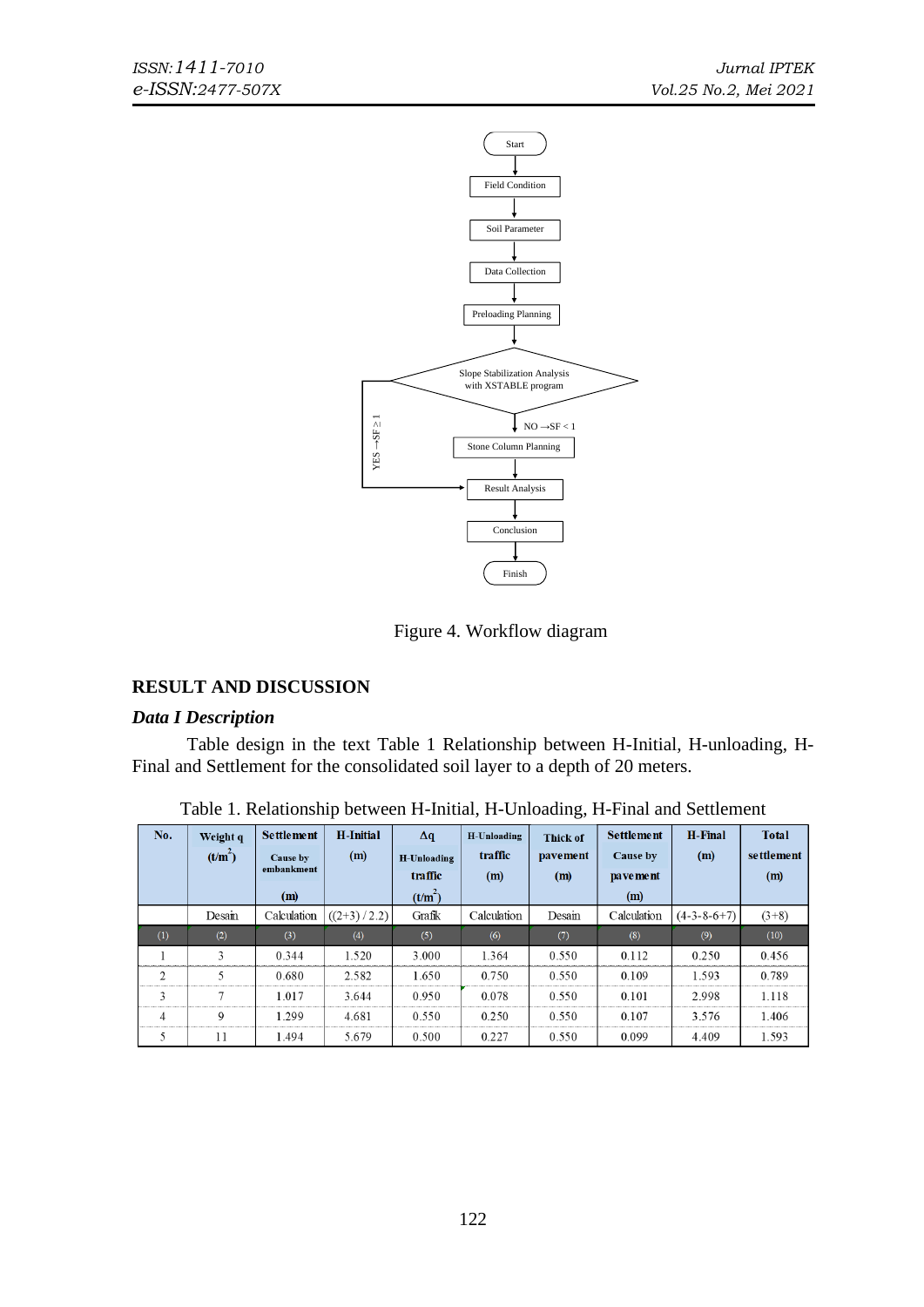

Figure 6. Relationship between H-Initial and H-Final



Figure 7. Relationship between H-Final and Settlement

In order to get the H-Final 3.50 m, the height of the H-Initial embankment must be 4.542 m rounded up to 4.6 m with a compression size (Sc) of 1.321 m. H final was estimated by an equation with linear regression by [14]

# *Modeling of landslide stability analysis using the XSTABL*

|    | <b>FOS</b> | Circle Center   |       | Radius | <b>Initial Terminal</b> |       | Resisting     |
|----|------------|-----------------|-------|--------|-------------------------|-------|---------------|
|    | (BISHOP)   | x-coord y-coord |       |        | x-coord x-coord         |       | Moment        |
|    | (m)        | (m)             | (m)   |        | (m)                     | (m)   | $(kN-m)$      |
| 1. | .881       | 16.54           | 27.28 | 11.62  | 15.00                   | 27.33 | $1.687E + 03$ |
| 2. | .961       | 18.79           | 29.79 | 10.50  | 15.00                   | 27.91 | $2.127E+03$   |
| 3. | .962       | 17.12           | 32.41 | 12.82  | 13.89                   | 27.29 | $1.939E+03$   |
| 4. | .976       | 18.98           | 29.41 | 10.22  | 15.00                   | 28.00 | $2.201E+03$   |
| 5. | 1.010      | 17.96           | 30.16 | 10.94  | 13.89                   | 27.38 | $2.168E + 03$ |
| 6. | 1.013      | 19.41           | 28.56 | 9.63   | 15.00                   | 28.17 | $2.368E + 03$ |
| 7. | 1.043      | 19.58           | 26.49 | 7.94   | 15.00                   | 27.27 | $2.050E + 03$ |

Tabel 2. Output Dari Program XSTABL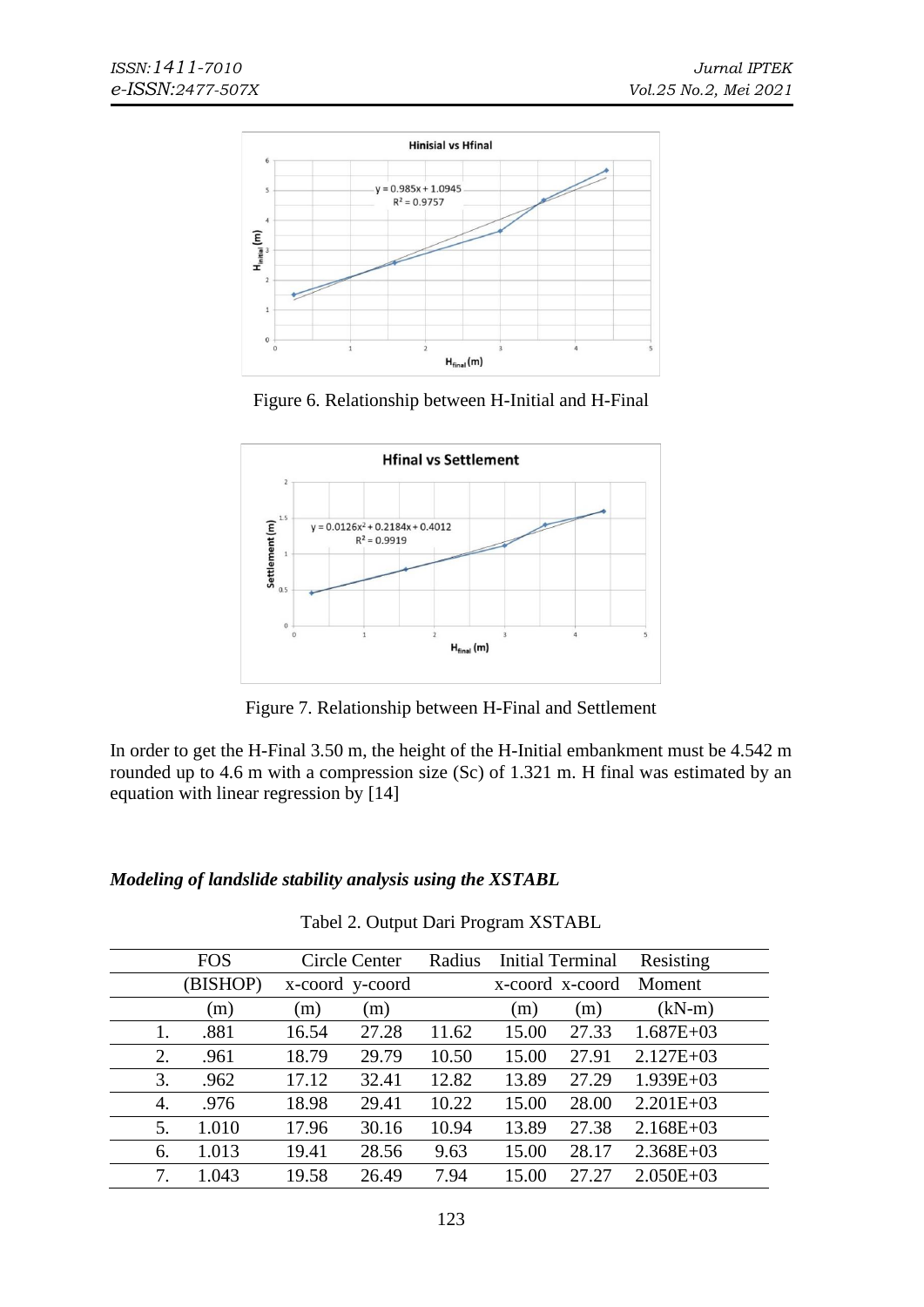|  | 1.049   | 18.56 | 28.57 |      |  | $9.76$ 13.89 27.48 2.352E+03      |  |
|--|---------|-------|-------|------|--|-----------------------------------|--|
|  | 1.053   | 18.66 |       |      |  | 28.91 10.11 13.89 27.78 2.519E+03 |  |
|  | - 1.064 | 18.70 | 27.91 | 9.25 |  | $13.89$ $27.33$ $2.332E+03$       |  |

seen in table 2 from the results of the XSTABL program calculation analysis of 100 landslide fields, 10 of which are the most critical and there are 4 that are still possible for landslides to occur due to  $SF < 1$ , so that the soil improvement method with Preloading requires a combination using Stone Column. to increase the bearing capacity subgrade. *Stone Column Planning*



Figure 8. Stone column Plan cause by landslide field

| Amount of Stone Coloumn Plan                                                           |                           |
|----------------------------------------------------------------------------------------|---------------------------|
| Diameter of Stone coloumn (D)                                                          | $: 1,00 \; \text{m}$      |
| Distance of <i>Stone coloumn</i> (S)                                                   | $: 1,50 \text{ m}$        |
| Area of <i>Stone coloumn</i> (A <sub>S</sub> )                                         | $: 0.785 \; \mathrm{m}^2$ |
| Shear Angle of Stone coloumn ( $\varnothing$ <sub>SC</sub> )                           | $:42^{\circ}$             |
| Specific Gravity Stone coloumn $(y_{SC})$                                              | : 1,5 $t/m^3$             |
| $X^1$ sc : $Y$ sc - $YW$ : 1,5 - 1,0                                                   | : 0,5 t/m <sup>3</sup>    |
| Specific Gravity of embankment ( $\gamma_{\text{embankment}}$ ) : 2,2 t/m <sup>3</sup> |                           |
| Area Replacement Ratio (as)                                                            | $: 0.35 \; \mathrm{m}^2$  |
| Tension Ratio Stone coloumn $(\mu_s)$                                                  | : 1,95                    |
| Then all the data is entered into a table for calculations:                            |                           |

| No. | <b>Distance Stone</b><br><b>Column above</b><br>slope area $(Z1)$ | $W_1^1 = As * Z$<br>* $Y^1SC$ | H    | $ W_2  = \mu_s * H$<br>$ * As * xtimb $ | $\alpha$ <sup>(<math>\circ</math></sup> ) | $\cos \alpha$ | $^*$ cos $\alpha$ | $N^1 = (W_1 + W_2)$ $F = N^1 * TanØsC$ | $\Sigma$ F |
|-----|-------------------------------------------------------------------|-------------------------------|------|-----------------------------------------|-------------------------------------------|---------------|-------------------|----------------------------------------|------------|
|     | 3.81                                                              | 1.495                         |      |                                         | 20                                        | 0.939         | 1.404             | 1.264                                  |            |
|     | 3.23                                                              | 1.268                         | 2.23 | 7.510                                   | 27                                        | 0.891         | 7.821             | 7.042                                  | 8.306      |
|     | 2.38                                                              | 0.934                         | 4.45 | 14.986                                  | 36                                        | 0.809         | 12.879            | 11.596                                 | 19.902     |
|     | 1.19                                                              | 0.467                         | 4.6  | 15.491                                  | 42                                        | 0.743         | 11.857            | 10.676                                 | 30.578     |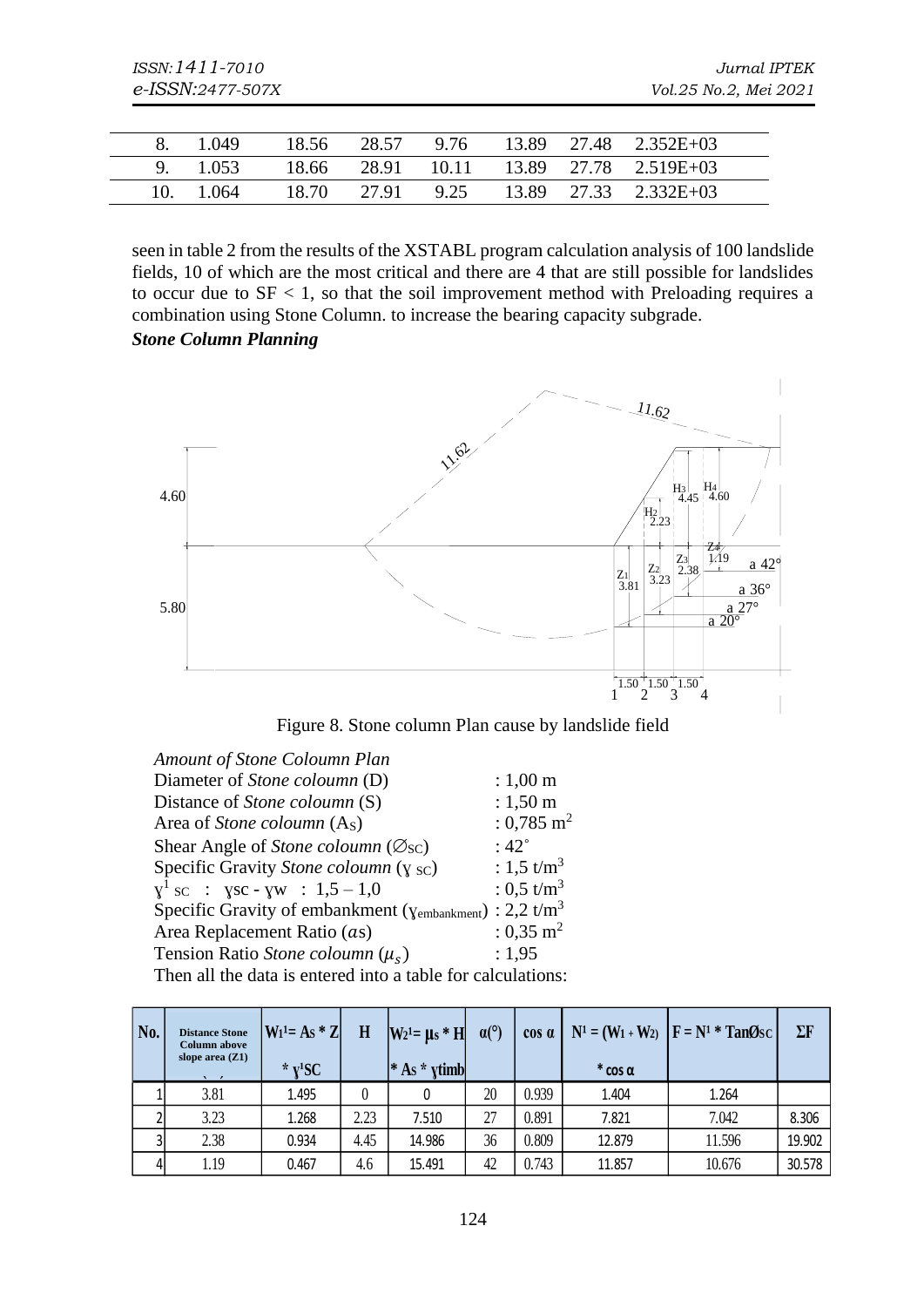

Figure 9. Necessity Stone Column

# **CONCLUSION**

Based on the results of soil improvement planning using a combination of Preloading and Stone Column, have been achieved a plan height of 3.50 m for the embankment (H-Final), the initial embankment (H-Initial) required is 4.60 m. Based on the slope stability analysis of the XSTABL program before installing the stone column on the subgrade, it was found that an additional moment 168,7-ton m with Radius of slope area 11,62 m and safety Factor 0.881. In order to guarantee safety factor of stone column, the diameter 1.00 m is used with a distance of 1.5D which is 1.50 m.

# **References**

- [1] Sukardi, "Geological map of the Surabaya & Sapulu quadrangle, Jawa," Pusat Penelitian dan Pengembangan Geologi, Bandung, 1992.
- [2] B. D. Yuspanca, W. Utama, M. S. Purwanto and A. S. Bahri, "INTEGRASI DATA RESISTIVITAS 2D DENGAN PARAMETER FISIS DAN MEKANIS TANAH," *Jurnal Geosaintek,* pp. 84-89, 2019.
- [3] A. Sismiani, "Limestones Characteristic and Value of the Safety Factor on the Slopes of the Quarry in Temandang Village, Merakurak Subdistrict, Tuban, East Java," *Techno-Jurnal Fakutas Teknik-Universitas Muhammadiyah Purwokerto,* pp. 42- 49, 2017.
- [4] F. T. Wibowo, B. Setiawan and R. H. D. H.I, "PERILAKU PENAMBAHAN KOLOM BATU (STONE COLUMN) SEBAGAI PERKUATAN PADA TANAH DASAR (SUB GRADE) LUNAK," *e-JurnalMATRIKS TEKNIK SIPIL,*  pp. 314-319, 2017.